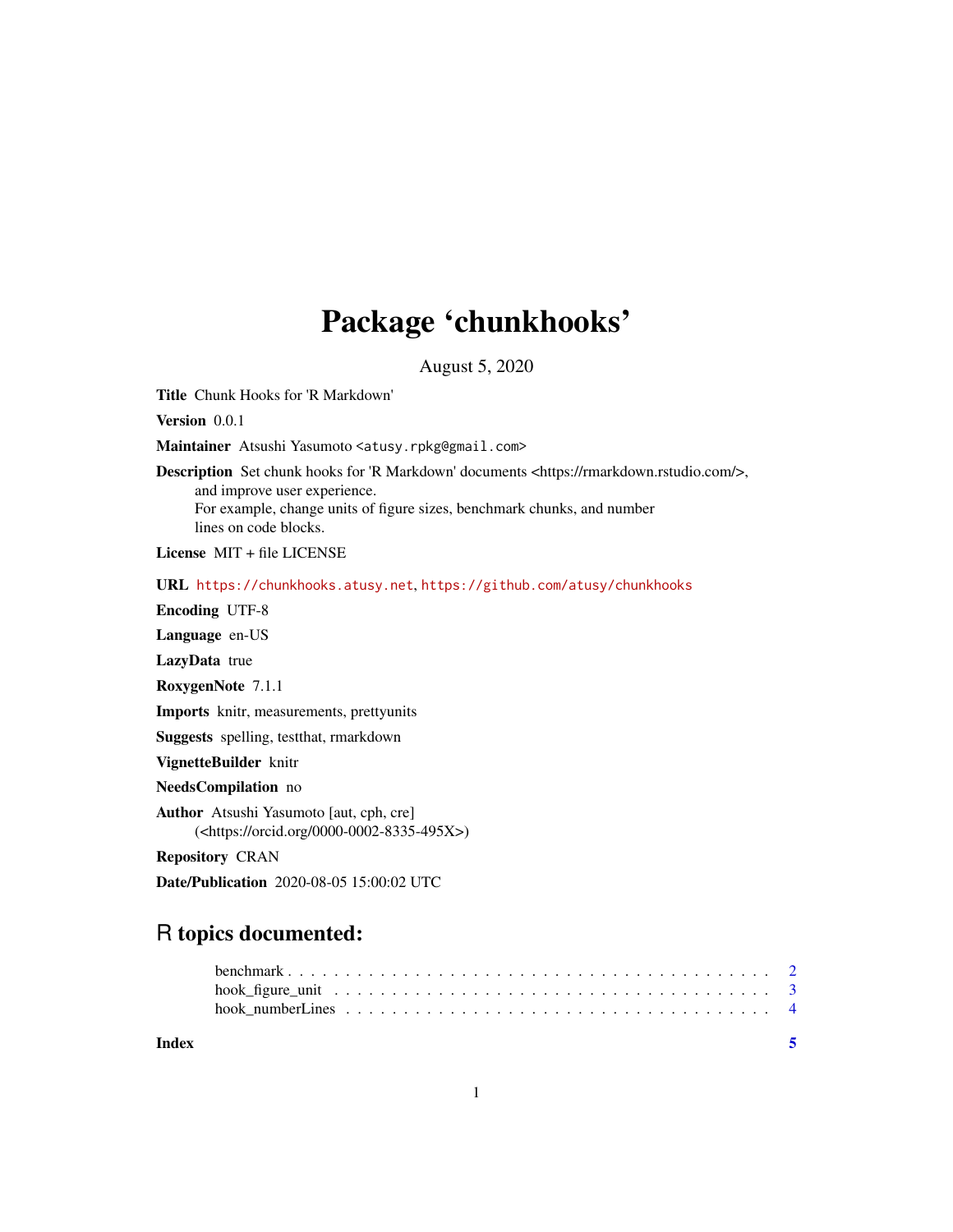<span id="page-1-0"></span>

#### Description

hook\_benchmark sets a hook to benchmark chunks with the benchmark=TRUE option. The name of the trigger chunk option can be changed via the chunk\_option parameter. The result is printed right after chunk outputs. See examples for the default printing format by format\_benchmark.

#### Usage

```
hook_benchmark(
  trigger = "benchmark",
  default = NULL,format = format_benchmark,
  .set = TRUE)
```
format\_benchmark(result, options)

benchmarks

#### **Arguments**

| trigger | A name of chunk option that triggers benchmark (default: "benchmark"). In<br>order to trigger benchmark, specify TRUE as a value of this option.                                                                                |
|---------|---------------------------------------------------------------------------------------------------------------------------------------------------------------------------------------------------------------------------------|
| default | A default value for the chunk option that triggers the hook (default: NULL).                                                                                                                                                    |
| format  | A function to format a benchmark result (default: format_benchmark). It must<br>accept two arguments, where the first is the benchmark result and the second is<br>the list of current chunk options. NULL suppresses printing. |
| .set    | TRUE or FALSE to set the hook.                                                                                                                                                                                                  |
| result  | A result of benchmark                                                                                                                                                                                                           |
| options | A list of current chunk options                                                                                                                                                                                                 |
|         |                                                                                                                                                                                                                                 |

#### Format

An object of class environment of length 0.

#### Details

benchmarks records the results of benchmarks from chunks as a list named by chunk labels. If one requires complex formatting of benchmark results, then suppress automatic formatting by hook\_benchmark(format = NULL). Then, retrieve benchmark results from benchmarks[["chunk-label"]]. Furthermore, format can happen conditionally by utilizing current chunk options via the second argument of the formatting function.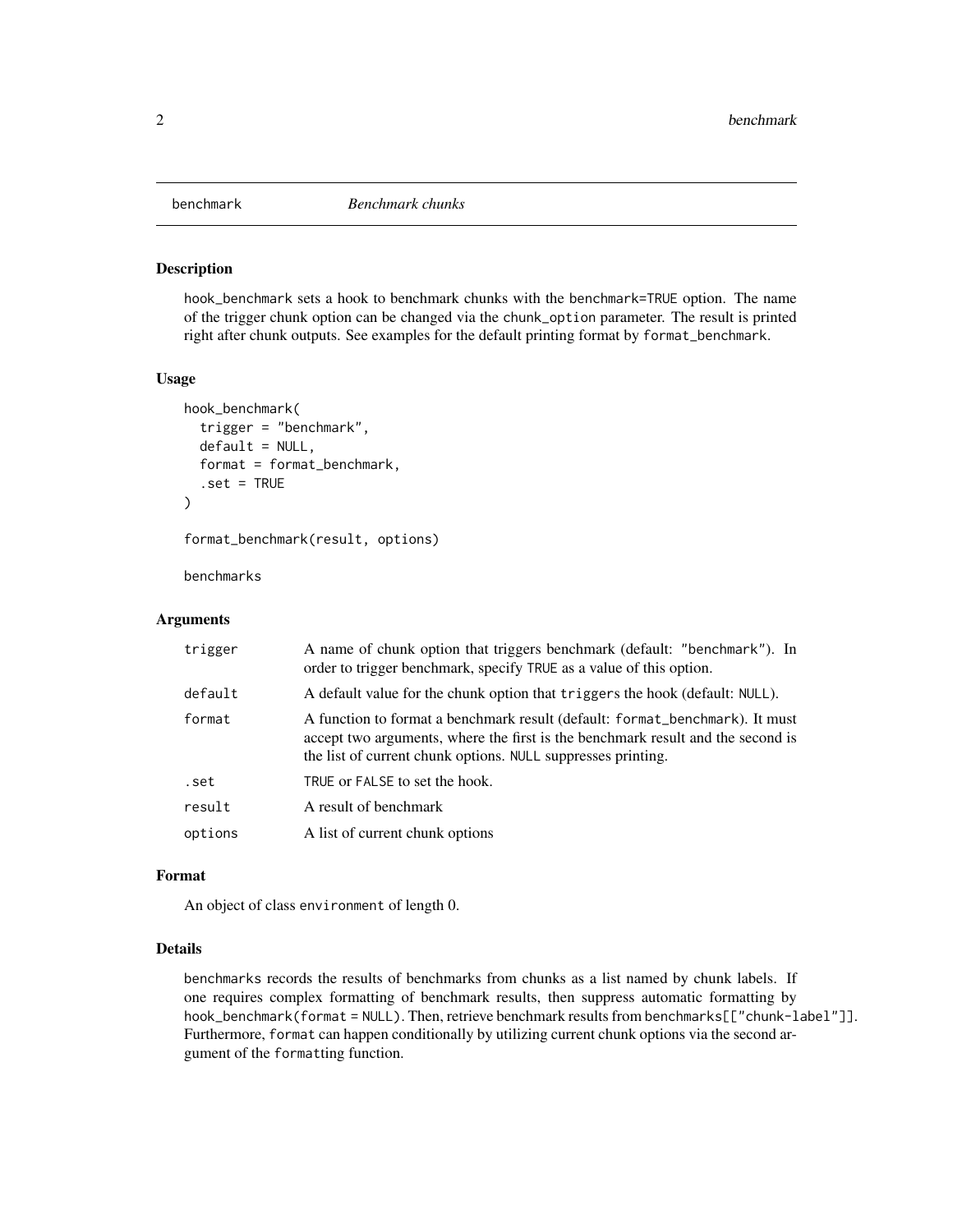#### <span id="page-2-0"></span>hook\_figure\_unit 3

#### Value

invisible hook function

#### Examples

```
# Set a hook that triggers benchmarks if the `time` chunk option is not `NULL`.
hook_benchmark("time")
```
# Example of the default output format # Input is sec. Output is prettified. format\_benchmark(1234, options = list(label = "example-chunk"))

hook\_figure\_unit *Change the unit of figure size*

#### Description

By default, figure size of R Markdown is specified with inches. This function changes the default unit.

#### Usage

```
hook_figure_unit(unit = "mm", .set = TRUE)
```
#### Arguments

| unit | A string of an unit (default: "mm"). Available units follow. measurements::conv_unit_options\$lengt |
|------|-----------------------------------------------------------------------------------------------------|
| set. | TRUE or FALSE to set the hook.                                                                      |

#### Details

As a side effect, fig.retina is set to NULL because of [https://github.com/yihui/knitr/](https://github.com/yihui/knitr/issues/1876) [issues/1876](https://github.com/yihui/knitr/issues/1876).

#### Value

invisible hook function

#### Examples

hook\_figure\_unit('mm')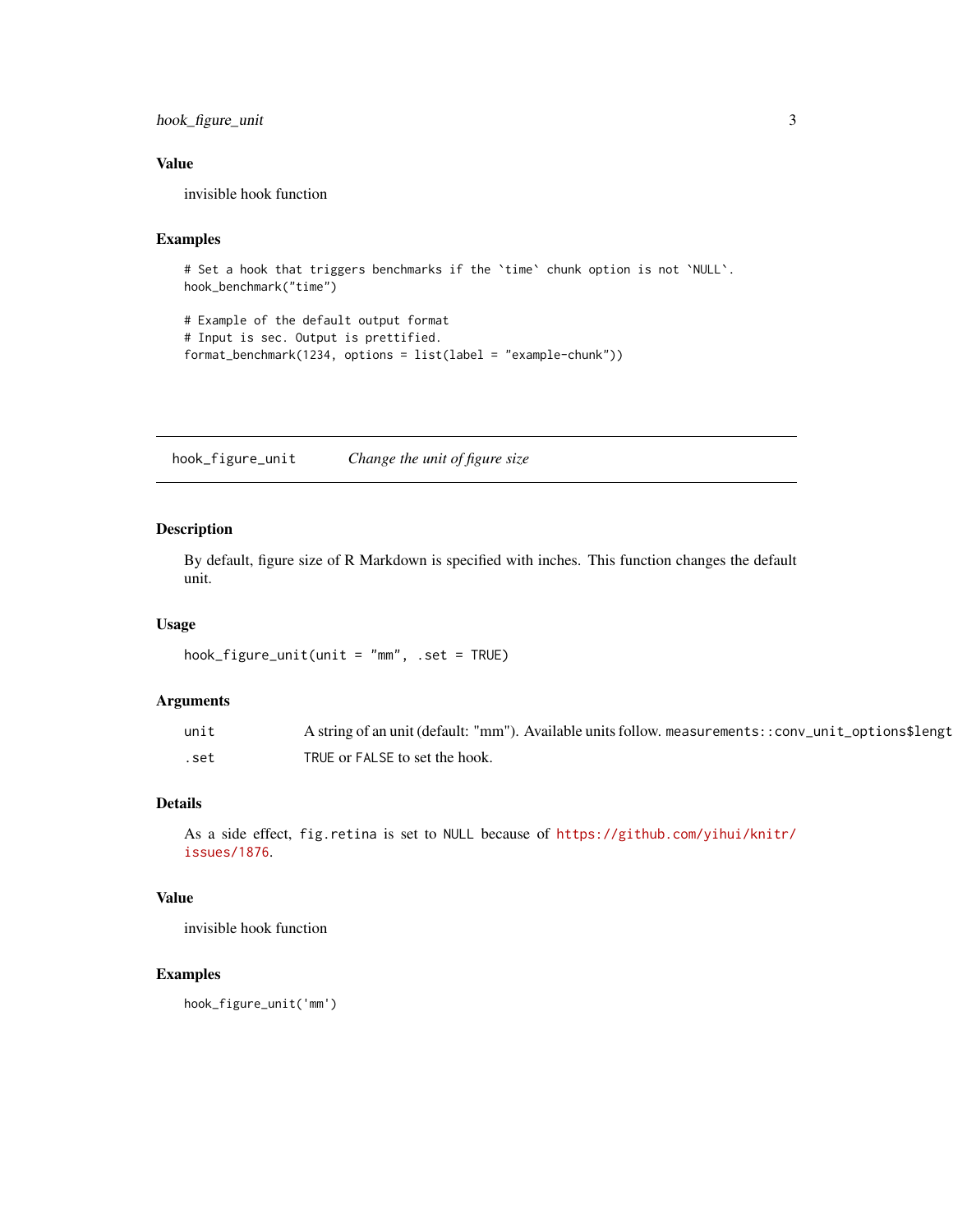<span id="page-3-0"></span>hook\_numberLines *Number lines on code blocks*

#### Description

Number lines on code blocks created by chunks, i.e. source, output, message, warning, and/or error.

#### Usage

hook\_numberLines(targets = "source", .set = TRUE)

#### Arguments

| targets | A character vector specifying what kind of code blocks automatically num- |
|---------|---------------------------------------------------------------------------|
|         | ber lines (default: "source"). Choices are "source", "output", "message". |
|         | "warning", and/or "error".NULL' disables the automation.                  |
| .set    | TRUE or FALSE to set the hook.                                            |

#### Value

invisible hook function

#### Examples

```
hook_numberLines("source")
```